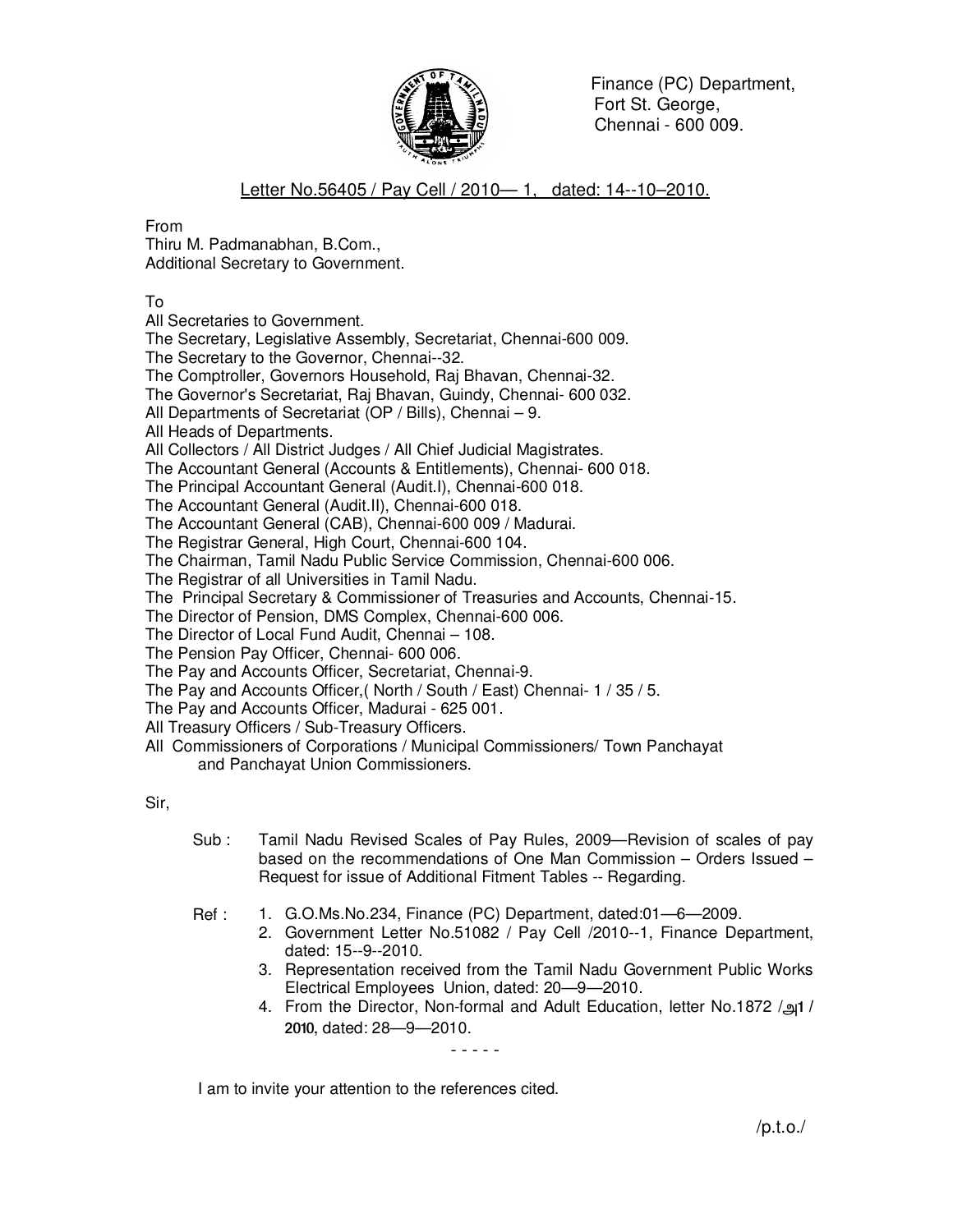2) In continuation of the Government letter cited, I am to enclose an additional fitment table relating to the revision of scale of pay of Trade Posts from Rs.4800—10000 + Grade Pay of Rs.1,300/- to Rs.5200—20200 + Grade Pay of Rs.1,900/- with reference to the pre-revised scale of pay of Rs.2550—3200 vide – Annexure—I.

3) As regards the request of certain Heads of Departments / employees associations for issue of separate additional fitment tables for each and every revision of scale of pay made within the same pay band with enhanced grade pay including the post of Steno-typist Grade—I based on the recommendations of One Man Commission, I am to state that separate additional fitment tables are not necessary since there is no change in pay band (pay scale) but only in the grade pay within the same pay band. However, I am, therefore to state that in the case of certain categories for whom the scale of pay has been revised within the same pay band with enhancement in Grade Pay, the Heads of Departments concerned are requested to adopt the existing fitment tables appended to Government Order cited by adding the enhanced grade pay (as against the pre-revised grade pay ) ordered with reference to the orders issued based on the recommendations of One Man Commission and re-fix the pay of the employees concerned in the revised scale of pay considering Rule -4 (1) (iii) of the Tamil Nadu Revised Scales of Pay Rules, 2009 notified in the Government Order cited, wherever applicable without insisting for separate additional fitment tables from Government. An illustration is appended in Annexure—II.

Yours faithfully,

Girlbor<br>11/x/2010

for Additional Secretary to Government

## **Copy to:**

The Private Secretary to Principal Secretary to Government, Finance Department, Chennai-9, Stock File / Spare Copies.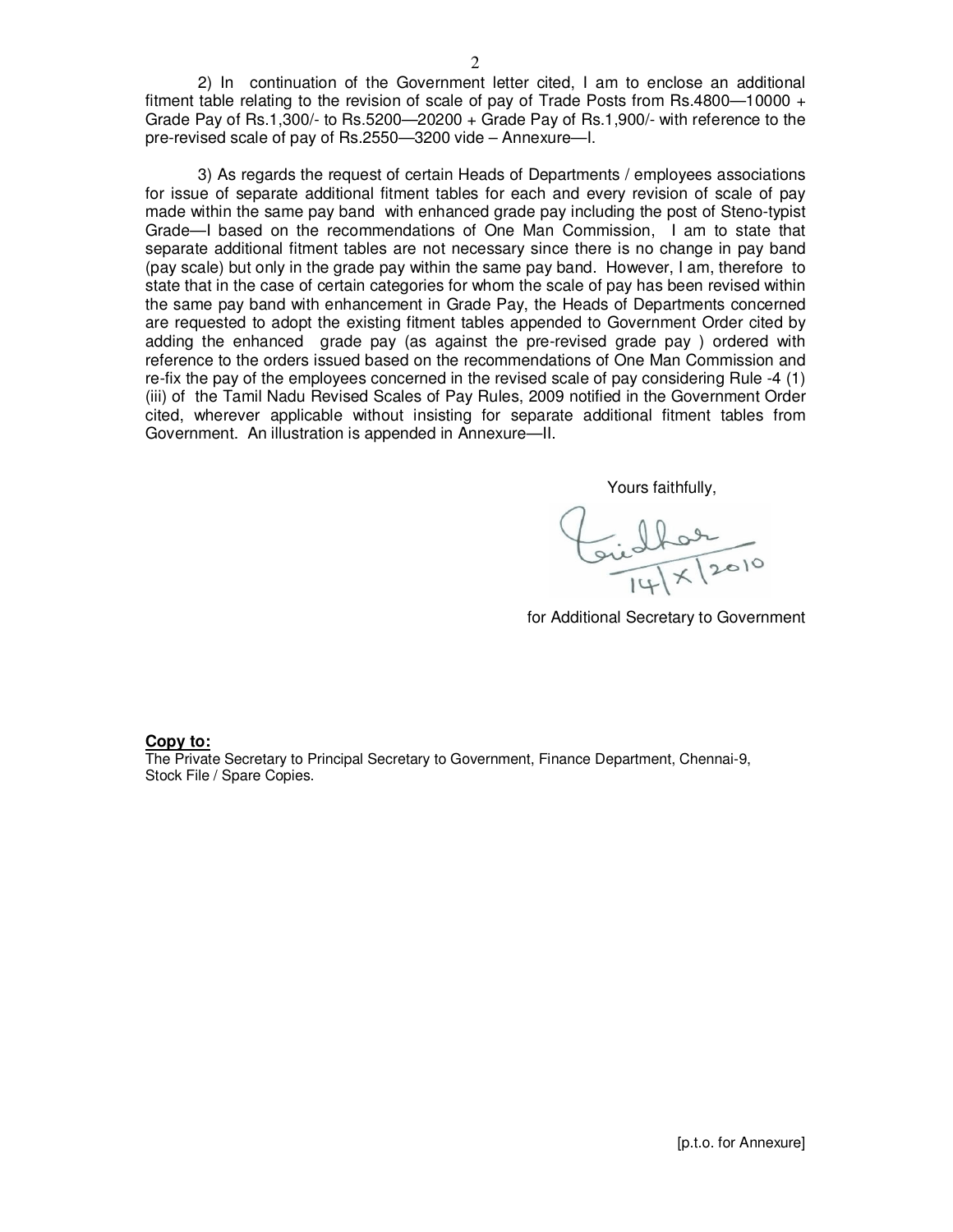| <b>ADDITIONAL FITMENT TABLE</b> |                                   |                              |                                       |                  |                               |                              |                             |  |
|---------------------------------|-----------------------------------|------------------------------|---------------------------------------|------------------|-------------------------------|------------------------------|-----------------------------|--|
|                                 |                                   | <b>Existing Scale of Pay</b> |                                       |                  |                               | Revised Pay Band + Grade Pay |                             |  |
|                                 | Rs.2550--55--2660--60--3200       |                              |                                       |                  | PB-1 Rs.5200--20200 + Rs.1900 |                              |                             |  |
| Span of<br>years                | Pre-Revised                       |                              |                                       |                  | Revised                       |                              |                             |  |
|                                 | Stage in<br>the existing<br>scale | Dearness<br>Pay              | D.A. as on<br>$1 - 1 - 2006$<br>(24%) | Total            | Pay in the<br>pay Band        | <b>Grade Pay</b>             | Revised<br><b>Basic Pay</b> |  |
| $\overline{(1)}$                | (2)                               | $\overline{(3)}$             | (4)                                   | $\overline{(5)}$ | (6)                           | $\overline{(7)}$             | (8)                         |  |
| 1                               | 2550                              | 1275                         | 918                                   | 4743             | 5200                          | 1900                         | 7100                        |  |
| $\overline{2}$                  | 2605                              | 1303                         | 938                                   | 4846             | 5200                          | 1900                         | 7100                        |  |
| 3                               | 2660                              | 1330                         | 958                                   | 4948             | 5360                          | 1900                         | 7260                        |  |
| $\overline{\mathbf{4}}$         | 2720                              | 1360                         | 979                                   | 5059             | 5360                          | 1900                         | 7260                        |  |
| $\overline{5}$                  | 2780                              | 1390                         | 1001                                  | 5171             | 5530                          | 1900                         | 7430                        |  |
| 6                               | 2840                              | 1420                         | 1022                                  | 5282             | 5530                          | 1900                         | 7430                        |  |
| $\overline{7}$                  | 2900                              | 1450                         | 1044                                  | 5394             | 5700                          | 1900                         | 7600                        |  |
| $\overline{8}$                  | 2960                              | 1480                         | 1066                                  | 5506             | 5700                          | 1900                         | 7600                        |  |
| 9                               | 3020                              | 1510                         | 1087                                  | 5617             | 5880                          | 1900                         | 7780                        |  |
| $\overline{10}$                 | 3080                              | 1540                         | 1109                                  | 5729             | 5880                          | 1900                         | 7780                        |  |
| $\overline{11}$                 | 3140                              | 1570                         | 1130                                  | 5840             | 6060                          | 1900                         | 7960                        |  |
| $\overline{12}$                 | 3200                              | 1600                         | 1152                                  | 5952             | 6060                          | 1900                         | 7960                        |  |

## **ANNEXURE--I**